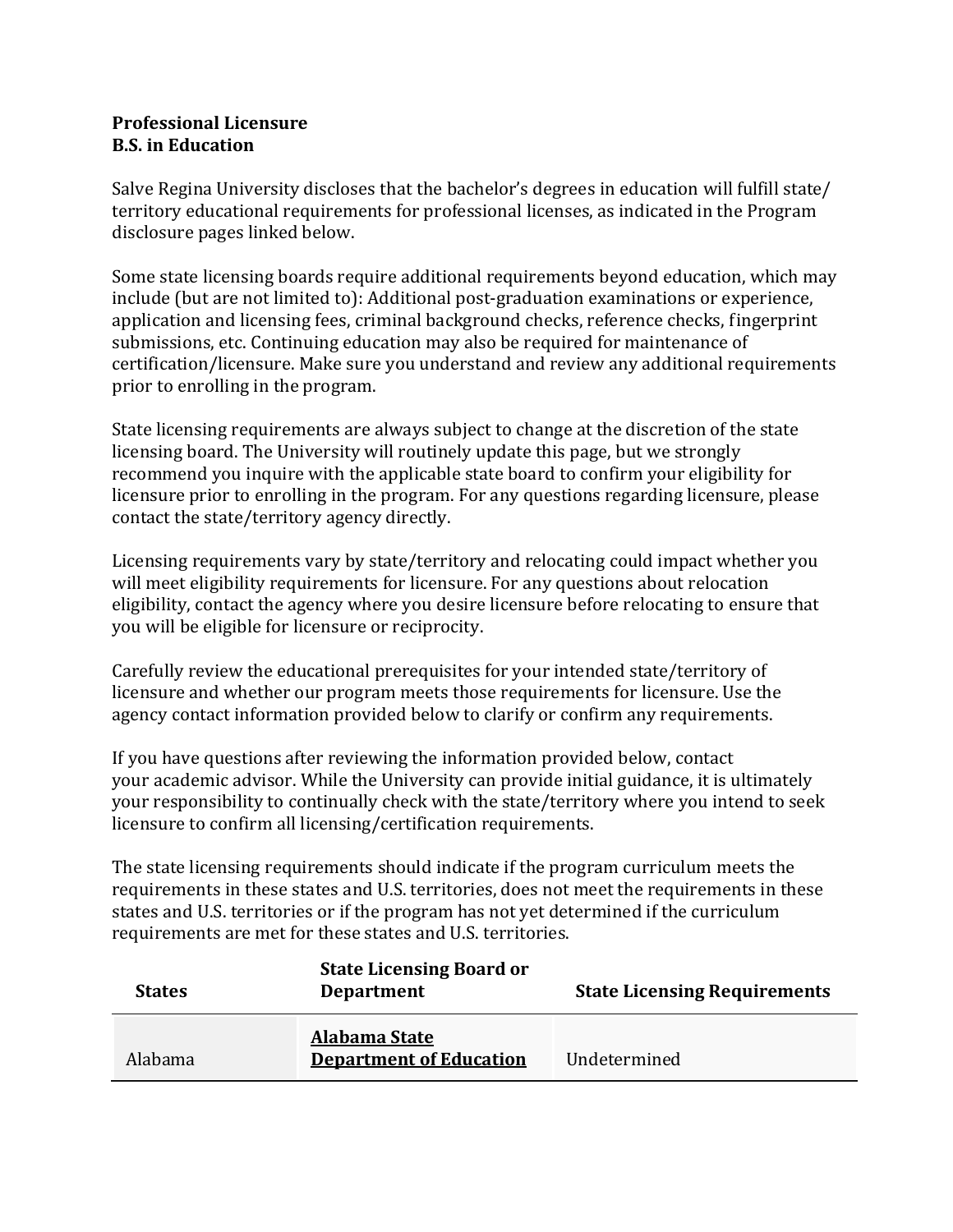| <b>States</b>        | <b>State Licensing Board or</b><br><b>Department</b>                                       | <b>State Licensing Requirements</b> |
|----------------------|--------------------------------------------------------------------------------------------|-------------------------------------|
| Alaska               | <b>Alaska Dept. of Education</b><br>and Early Development.<br><b>Teacher Certification</b> | Undetermined                        |
| Arizona              | <b>Arizona Department of</b><br><b>Education</b>                                           | Undetermined                        |
| Arkansas             | <b>Arkansas Department of</b><br><b>Education</b>                                          | Undetermined                        |
| California           | <b>California Department of</b><br><b>Education</b>                                        | Undetermined                        |
| Colorado             | <b>Colorado Department of</b><br><b>Education</b>                                          | Undetermined                        |
| Connecticut          | <b>Connecticut State</b><br><b>Department of Education</b>                                 | Undetermined                        |
| Delaware             | <b>Delaware Department of</b><br><b>Education</b>                                          | Undetermined                        |
| District of Columbia | <b>District of Columbia Public</b><br><b>Schools</b>                                       | Undetermined                        |
| Florida              | <b>Florida Department of</b><br><b>Education</b>                                           | Undetermined                        |
| Georgia              | Georgia Professional<br><b>Standards Commission</b>                                        | Undetermined                        |
| Guam                 | <b>Guam Education Board</b>                                                                | Undetermined                        |
| Hawaii               | <b>Hawaii Teacher Standards</b><br><b>Board</b>                                            | Undetermined                        |
| Idaho                | <b>Idaho State Department of</b><br><b>Education</b>                                       | Undetermined                        |
| Illinois             | <b>Illinois State Board of</b><br><b>Education</b>                                         | Undetermined                        |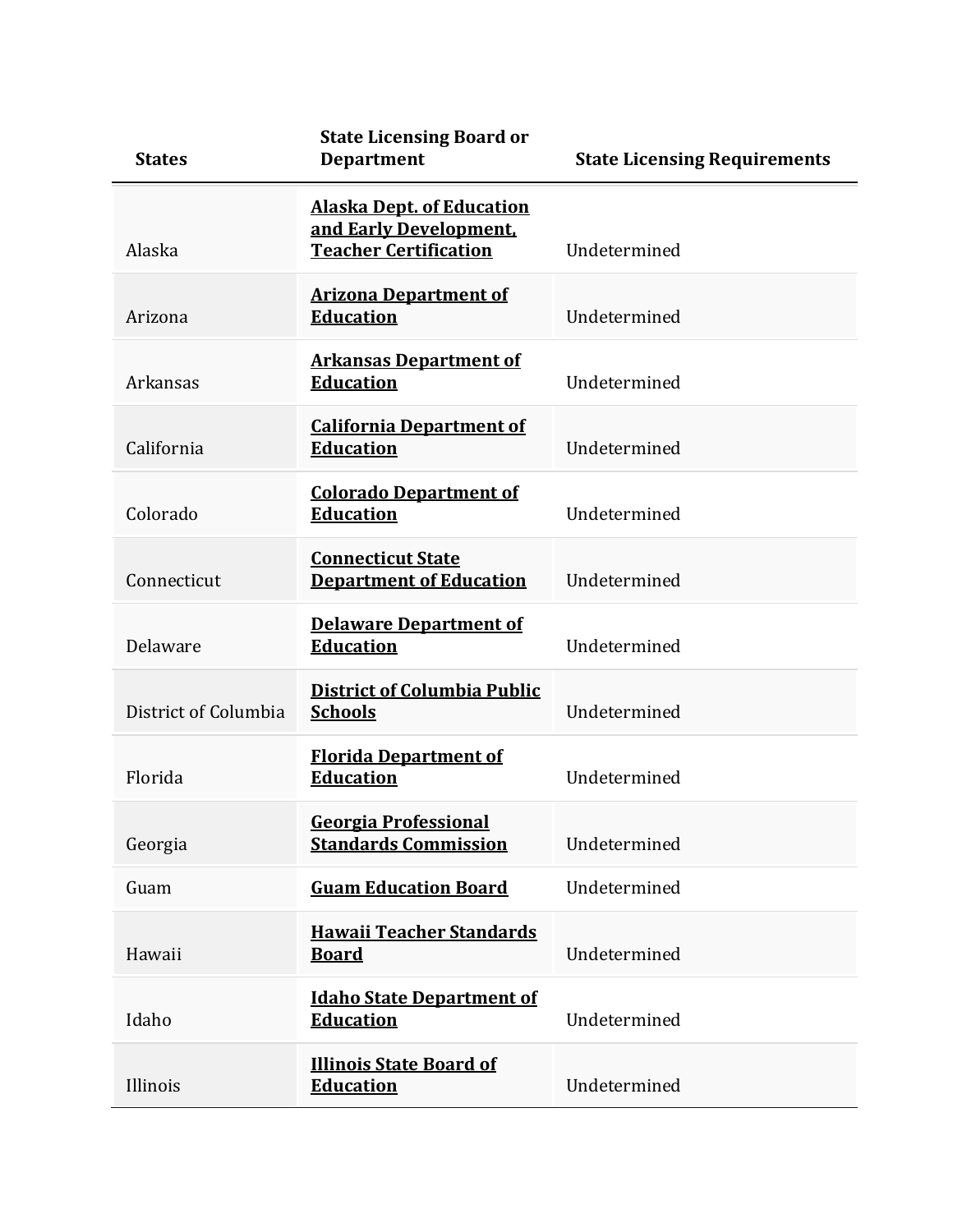| <b>States</b> | <b>State Licensing Board or</b><br><b>Department</b>                                 | <b>State Licensing Requirements</b> |
|---------------|--------------------------------------------------------------------------------------|-------------------------------------|
| Indiana       | <b>Indiana Department of</b><br><b>Education</b>                                     | Undetermined                        |
| Iowa          | <b>Iowa Department of</b><br><b>Education</b>                                        | Undetermined                        |
| <b>Kansas</b> | <b>Kansas State Department</b><br>of Education                                       | Undetermined                        |
| Kentucky      | <b>Kentucky Department of</b><br><b>Education</b>                                    | Undetermined                        |
| Louisiana     | <b>Louisiana Department of</b><br><b>Education</b>                                   | Undetermined                        |
| Maine         | <b>Maine Department of</b><br><b>Education</b>                                       | Undetermined                        |
| Maryland      | <b>Maryland State</b><br><b>Department of Education</b>                              | Undetermined                        |
| Massachusetts | <b>Massachusetts</b><br><b>Department of Elementary</b><br>and Secondary Education   | Undetermined                        |
| Michigan      | <b>Michigan Department of</b><br><b>Education</b>                                    | Undetermined                        |
| Minnesota     | <b>Minnesota Department of</b><br><b>Education</b>                                   | Undetermined                        |
| Mississippi   | <b>Mississippi Department of</b><br><b>Education</b>                                 | Undetermined                        |
| Missouri      | <b>Missouri Department of</b><br><b>Elementary and</b><br><b>Secondary Education</b> | Undetermined                        |
| Montana       | <b>Montana Office of Public</b><br><b>Instruction</b>                                | Undetermined                        |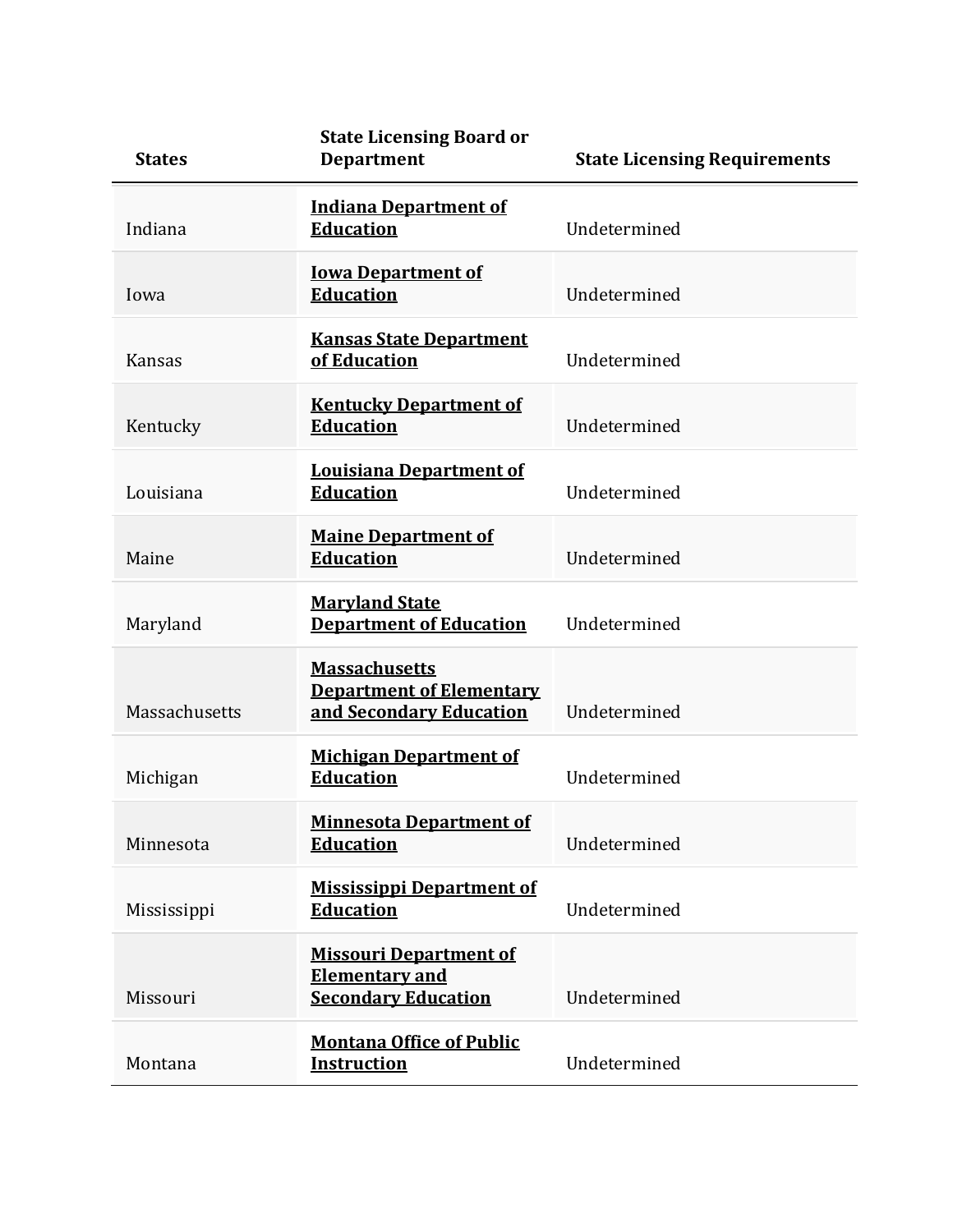| <b>States</b>     | <b>State Licensing Board or</b><br><b>Department</b>                            | <b>State Licensing Requirements</b> |
|-------------------|---------------------------------------------------------------------------------|-------------------------------------|
| Nebraska          | <b>Nebraska Department of</b><br><b>Education</b>                               | Undetermined                        |
| Nevada            | <b>Nevada Board of</b><br><b>Education</b>                                      | Undetermined                        |
| New Hampshire     | <b>New Hampshire</b><br><b>Department of Education</b>                          | Undetermined                        |
| New Jersey        | <b>New Jersey Department of</b><br><b>Higher Education</b>                      | Undetermined                        |
| <b>New Mexico</b> | <b>New Mexico Public</b><br><b>Education Department</b>                         | Undetermined                        |
| New York          | <b>New York State Education</b><br><b>Department</b>                            | Undetermined                        |
| North Carolina    | <b>North Carolina</b><br><b>Department of Public</b><br><b>Instruction</b>      | Undetermined                        |
| North Dakota      | <b>North Dakota Education</b><br><b>Standards and Practices</b><br><u>Board</u> | Undetermined                        |
| Ohio              | <b>Ohio Department of</b><br><b>Education</b>                                   | Undetermined                        |
| Oklahoma          | Oklahoma State<br><b>Department of Education</b>                                | Undetermined                        |
| Oregon            | <b>Oregon Teacher Standards</b><br>and Practices Commission                     | Undetermined                        |
| Pennsylvania      | <b>Pennsylvania Department</b><br>of Education                                  | Undetermined                        |
| Puerto Rico       | <b>Puerto Rico State</b><br><b>Department of Education</b>                      | Undetermined                        |